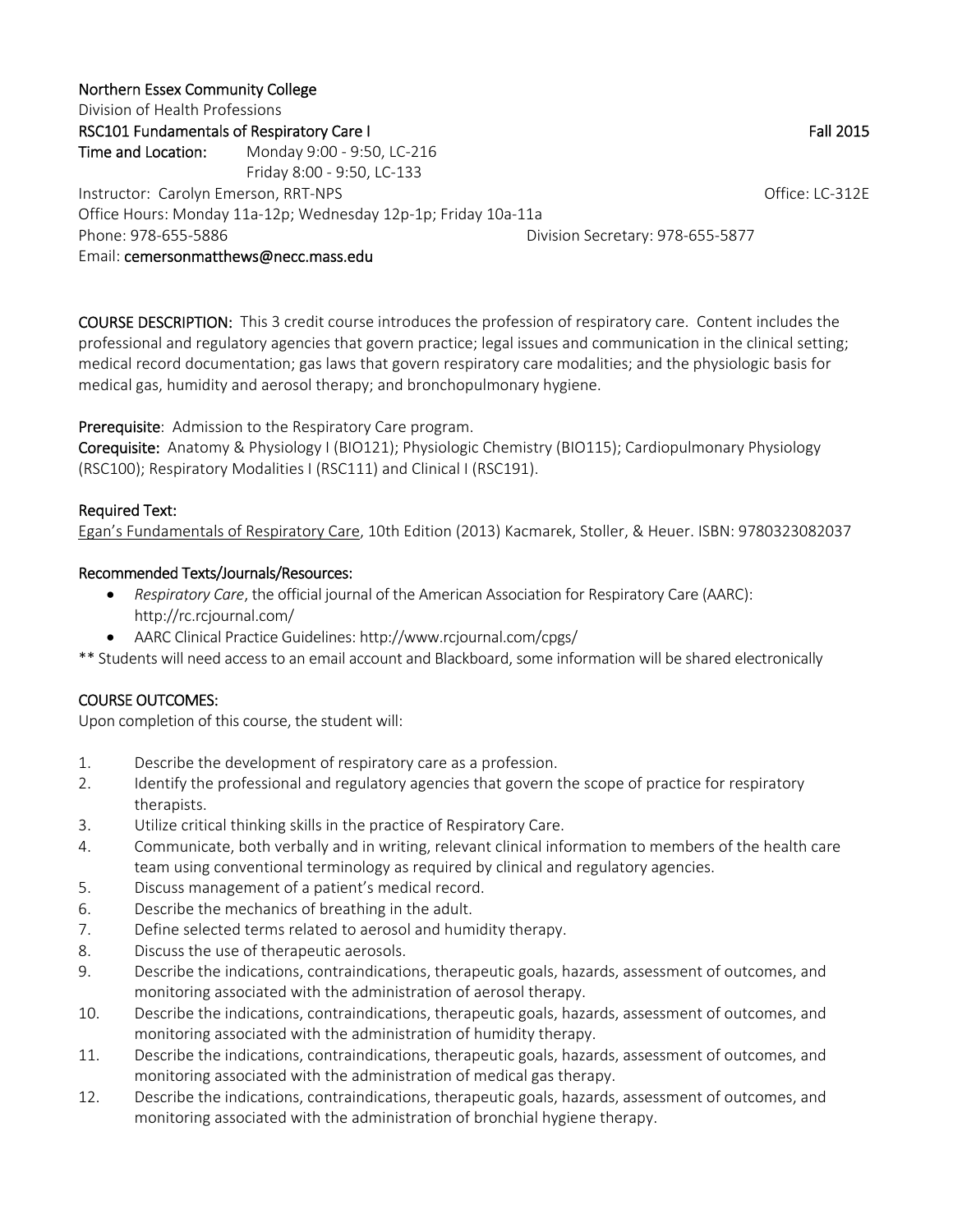### COURSE REQUIREMENTS:

Consistent class attendance and diligent study of the subject matter is critical to success in this course. The text material is certainly important however reading supplemental material i.e. professional publications will help to place the text information in context and enhance understanding of the concepts presented in class.

### TEACHING METHODS:

Teaching and learning methods included in this course may include any or all of the following: lecture, explanation; small group discussion; audio‐visual learning aids, computer based projects, and case studies. Major emphasis will be placed on answering questions in class related to the subject matter under current consideration.

# POLICY REGARDING THE GIVING OR RECEIVING OF ASSISTANCE DURING EXAMINATIONS:

Examinations will be completed independently unless otherwise specified by the instructor. Assistance will be given only with reference to question clarification.

# ACADEMIC ETHICS AND PLAGIARISM:

The college expects all students to maintain high standards of academic honesty and integrity. Plagiarism is clearly an example of a violation of academic ethics and is a major offense. Plagiarism is defined by the college to be the use of any other person's work or ideas as though the work or ideas were your own, without giving the appropriate credit. Instances of plagiarism will be dealt with first by the instructor who discovers or is made aware of the incident. There shall be a range of penalties at the discretion of the instructor, which may extend to a recommendation to the Dean of Students for expulsion from the college.

# ATTENDANCE:

Regular attendance in class is critical to success in this course. Students are strongly advised to attend every class. If the student is absent, it is his/her responsibility to obtain any material discussed and any assignments from classmates before the next class meeting. Specific questions concerning the material should be addressed to the instructor.

#### COURSE EVALUATION:

The final grade for this course is determined as follows:

Quizzes: Quizzes will be given in lecture and/or online through Blackboard.

Assignments: A minimum of five (5) take-home assignments will be assigned. Assignments will include, but are not limited to: essay, short answer, and worksheet. Grading rubric will be provided for writing assignments. Class participation: Unexcused absences or discussions in class where the student fails to participate will result in a 0.5% drop in the final grade.

**Midterm:** Will be given in class, Monday, October  $26^{th}$ .

Final Exam: Date TBA. To be given during Final Exam Week.

*\*\*In general, there are NO make‐ups for exams in this class. If the student is absent on the day of an exam, he or she MUST NOTIFY THE INSTRUCTOR AT LEAST ONE HOUR PRIOR TO THE SCHEDULED EXAM in order to be considered for a make‐up exam. In extenuating circumstances this may be allowed, however, the instructor is the sole determinant of "extenuating circumstances."* 

| Quizzes             | 20 % |
|---------------------|------|
| Assignments         | 25 % |
| Class participation | 10%  |
| Midterm             | 20 % |
| Final               | 25 % |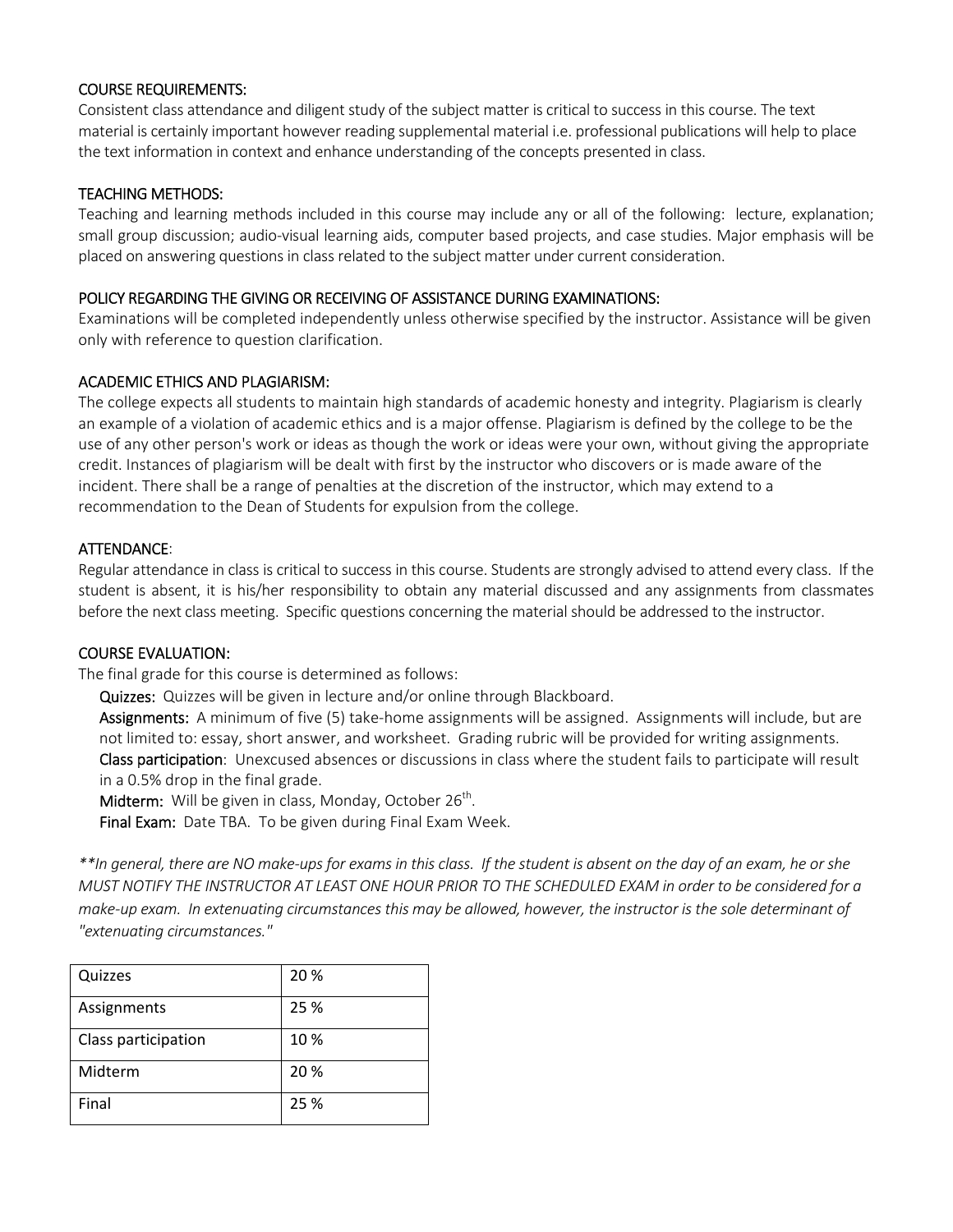Student Assessment for Program/Course Evaluation: Northern Essex Community College's commitment to student success involves the evaluation of student work to help ensure that students are achieving the learning outcomes targeted by our programs. This process may involve the collection of student classroom products for evaluation at the program and department levels. When collected for this purpose, students' names will be removed from the products so that the assessing is done anonymously. Evaluations carried out at the program or department levels will not impact students' course grades. The process of assigning grades will continue to be the responsibility of the course instructor.

Information/services for students with documented disabilities: If you require any accommodations, either with the presentation of course materials or with testing, please meet with an instructor at your earliest convenience. In addition, if there is a student in this class who has needs because of a disability or is Deaf or Hard of Hearing, please feel free to come discuss this with an instructor and/or directly contact the appropriate office below:

Learning Accommodations Center: Serving students with documented disabilities such as; learning disabilities, attention deficit disorders, autism spectrum disorders, brain injuries, chronic illness, low vision/blind, physical disabilities, psychiatric disabilities and seizure disorders.

Visit us in the Student Center SC111, call (978) 556‐3654

Or email lacenter@necc.mass.edu

#### Deaf and Hard of Hearing Services:

Visit us in the Student Center SC110, call 978‐241‐7045 (VP/Voice) Or email deafservices@necc.mass.edu

# *\*\*\* The Instructor may alter the syllabus during anytime in the course to enhance content or organization. \*\*\**

Course Schedule: Reading assignments are to be completed prior to class

| Week / Date     | <b>Reading Assignment</b>               | <b>Topic</b>                             |
|-----------------|-----------------------------------------|------------------------------------------|
| Week 1          |                                         | History of respiratory care<br>$\bullet$ |
| Friday Sept. 11 |                                         | Different roles of a respiratory         |
|                 |                                         | therapist                                |
|                 |                                         | Discuss the professional and             |
|                 |                                         | regulatory agencies that govern the      |
|                 |                                         | field of respiratory care                |
| Week 2          | Egan's Ch. 5 - Ethical and Legal        | The Health Insurance Portability         |
| Monday Sept. 14 | Implications of Practice                | and Accountability Act (HIPAA)           |
|                 |                                         | AARC Code of Ethics                      |
| Friday Sept. 18 | Egan's Ch. 4 - Principles of Infection  | Principles of Infection Prevention and   |
|                 | Prevention and Control                  | Control                                  |
| Week 3          | Egan's Ch. 15 - Bedside Assessment of   | Patient assessment                       |
| Monday Sept. 21 | the Patient                             |                                          |
| Friday Sept. 25 | Egan's Ch. 18 - Analysis and            | Patient assessment cont.                 |
|                 | Monitoring of Gas Exchange pp. 403-     | Pulse Oximetry CPG                       |
|                 | 409                                     |                                          |
| Week 4          | Egan's Ch. 3 - Patient Safety,          | Communication in Health Care             |
| Monday Sept. 28 | Communication, and Recordkeeping        |                                          |
| Friday Oct. 2   | Egan's Ch. 6 – Physical Principles of   | Gas Laws related to respiratory care     |
|                 | Respiratory Care                        |                                          |
| Week 5          | Egan's Ch. 6 - Physical Principles of   | Gas Laws related to respiratory care,    |
| Monday Oct. 5   | Respiratory Care                        | continued                                |
| Friday Oct. 9   | Egan's Ch. 37 - Storage and Delivery of | Storage and Delivery of Medical Gases    |
|                 | <b>Medical Gases</b>                    |                                          |